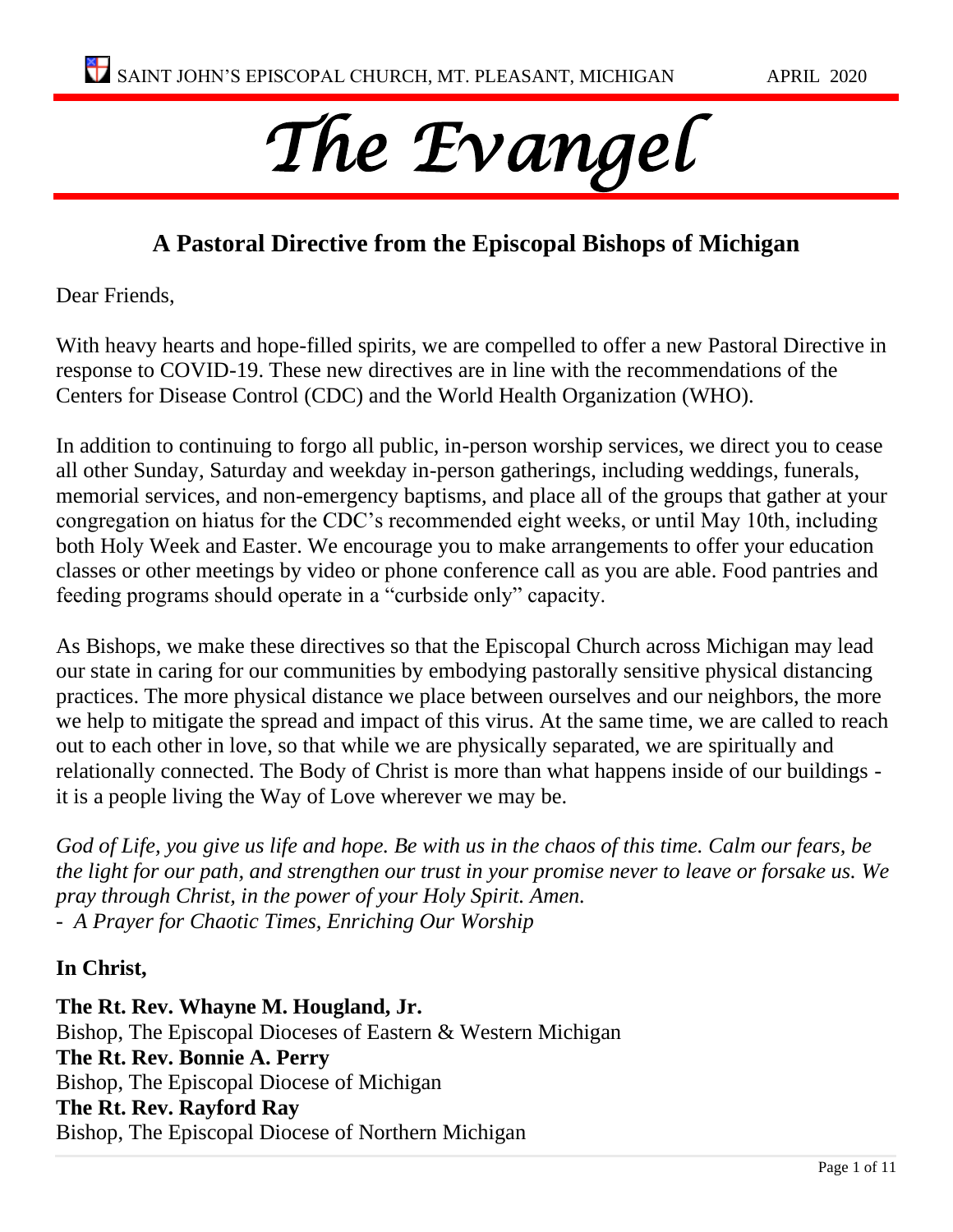

**Remember Our Homebound Members** Stop by to visit or drop a card to our parish members who are homebound.

**Alma Dickerson** 461 E. Wing Rd., Mt. Pleasant 772-2516.

# **St. John's Prayer Group**

The 16 members of the Prayer Group offer petitions daily for the church and for specific requests. All parishioners are welcome to become members of



the Prayer Group or to submit requests by calling Sandy Wood, 773-9326, Martha Rarick, 773-7510, or the church office at 773-7448.



## **Home Communion**

Just a reminder: you should let the parish office know if you are ill and wish to receive communion or a visit from either the clergy or a Lay Eucharistic Minister.



| Adam Baker             |    |
|------------------------|----|
| Ezra Hart              | 5  |
| <b>Seth Hartshorne</b> | 7  |
| <b>Ralph Baber</b>     | 8  |
| <b>Tom Cochrane</b>    | 12 |
| Jennifer Dingman       | 14 |
| <b>Henry Fulton</b>    | 16 |
| <b>Ardent Hart</b>     | 16 |
| Megan Blackburn        | 22 |
| Jaclynn Cosan          | 24 |
| Alex DeLong            | 24 |
| Chris DeLong           | 24 |
| Pamela Dingman         | 29 |
|                        |    |

# **The 2020Altar Flower Calendar**

is posted near the back door of the Church. Please consider a Sunday that is a good date for you to honor or



remember a loved one and sign up to provide altar flowers. Flowers are a wonderful addition to worshiip! Thank you!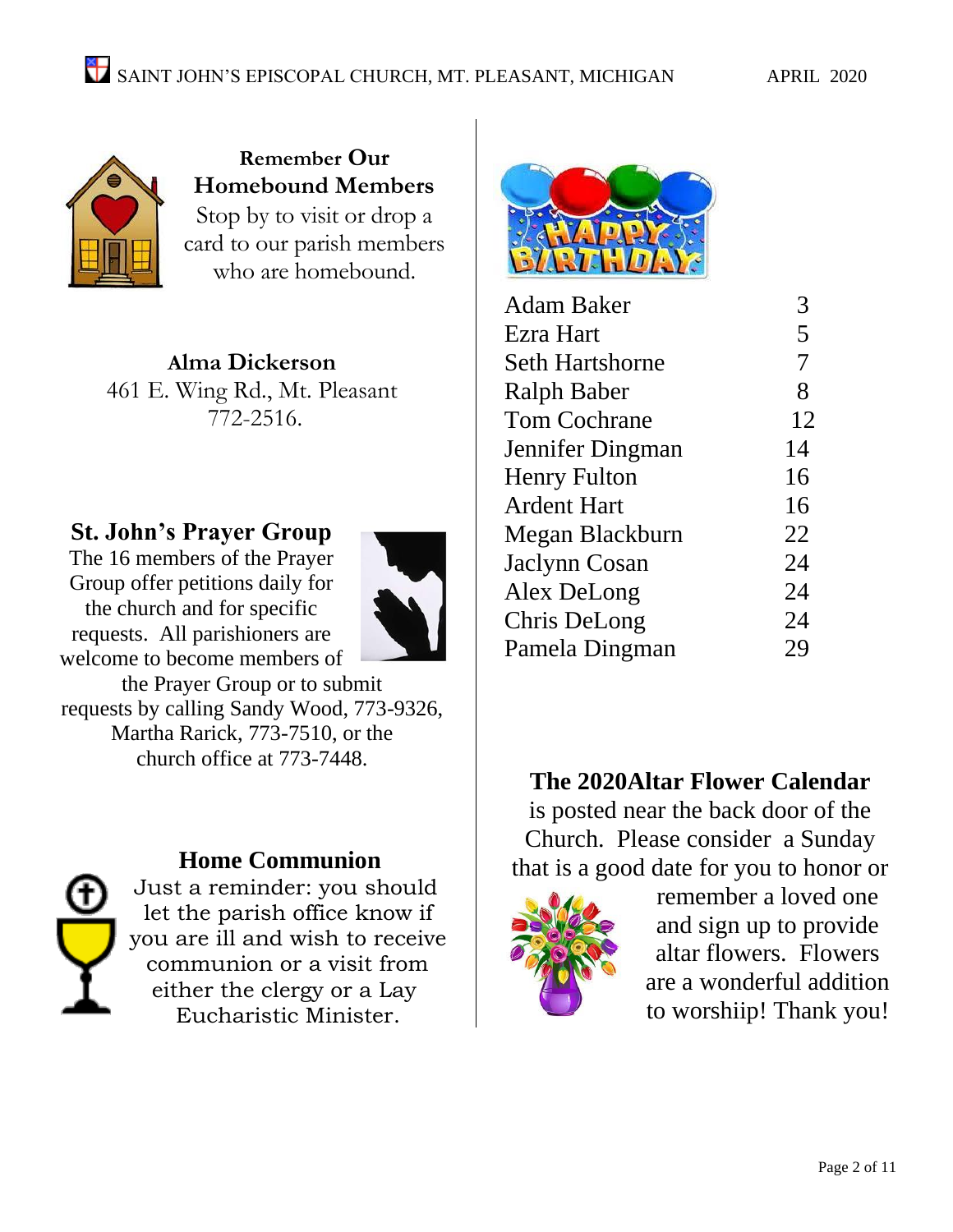# Outside the Tent

During this time of concern, crisis, inconvenience, and fear we are reminded to pray in the manner reflective of our faith and practices. The following is a prayer is from an Anglican (Episcopal) priest serving New Zealand that I have found helpful in shaping my prayer thoughts. I share it hoping that it may be of use to others.

A Litany for Use During the COVID-19 Crisis The Reverend Jemma Allen - Anglican Priest - New Zealand and Polynesia

For those who are sick

and those who care for them,

that they might be restored to health

and receive all that they need this day:

Gracious God, receive our prayer.

For those who have died

and those who mourn,

that they might know consolation:

Gracious God, receive our prayer.

For nurses and doctors,

and all who work in hospitals and medical care,

that they might be sustained with energy for their work,

and might have all that they need for good patient care:

Gracious God, receive our prayer.

For public health experts,

for scientists and bioengineers

working to understand the virus and to find treatment and prevention that they might have insight and success:

Gracious God, receive our prayer.

For the World Health Organisation,

for government officials,

that policy and practice might be wise and effective:

Gracious God, receive our prayer.

For those in quarantine,

that their spirits might be sustained,

and for those separated from people they love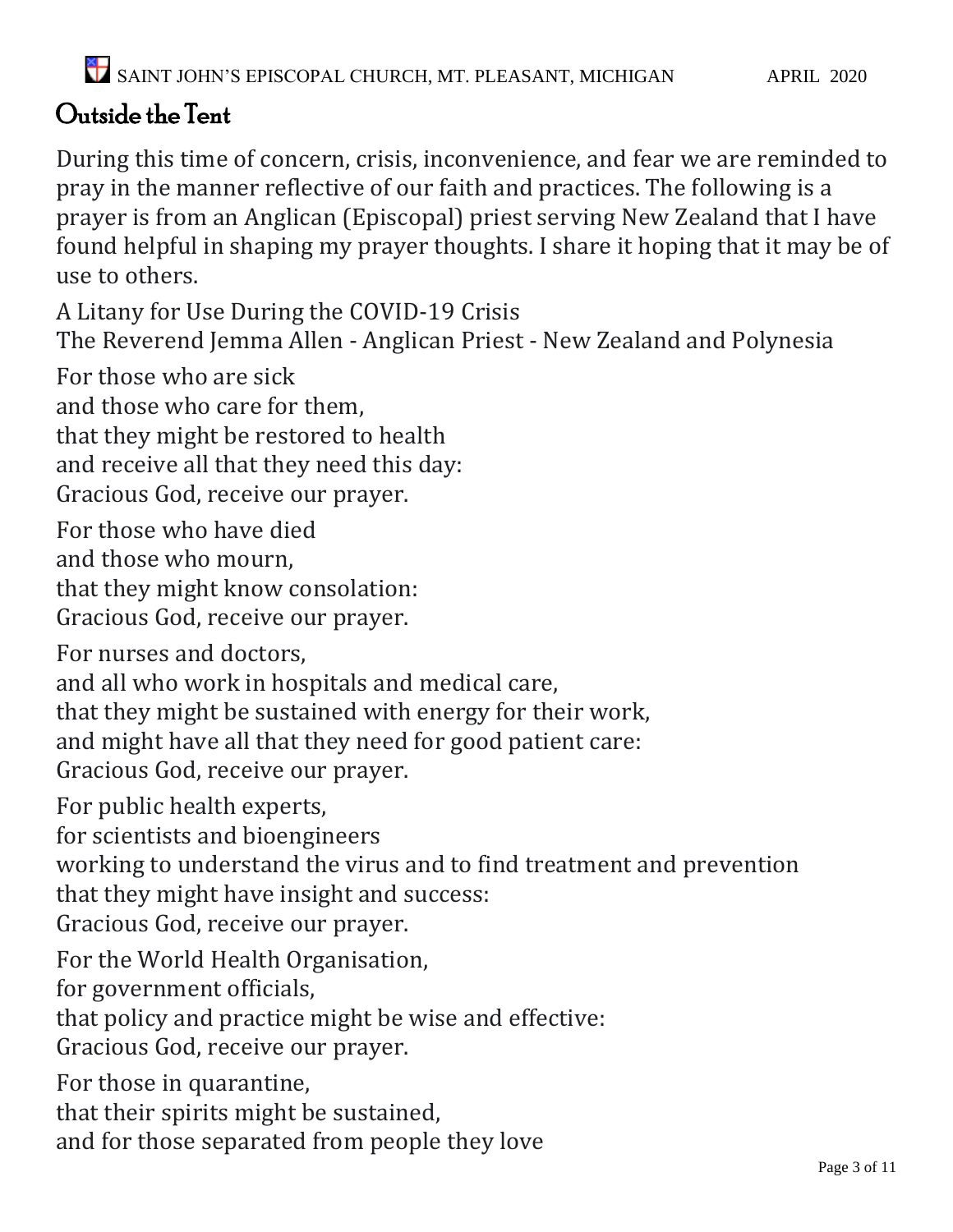SAINT JOHN'S EPISCOPAL CHURCH, MT. PLEASANT, MICHIGAN APRIL 2020

by the circumstances of this illness: Gracious God, receive our prayer.

For those who are afraid,

that they might know peace:

Gracious God, receive our prayer.

For those who are being harassed or persecuted

as racism is expressed around this illness,

that they might be protected:

Gracious God, receive our prayer.

For those whose sin of racism clouds their eyes, minds and hearts, that they might repent and love their neighbour: Gracious God, receive our prayer. Gracious God, receive our prayers,

those made with these words

and those made in the murmurs of our hearts.

In Christ's name we pray.

Amen.

# **During this period when St. John's is closed, your financial support gifts may be sent in the following ways:**

- 1 Mail to the church office. 206 W. Maple Street Mt. Pleasant, MI 48858
- 2. Drop off through the mail slot at the church office door.
- 3. Pay by credit card. Call Clancy DeLong at (989) 400-6546 to provide card information.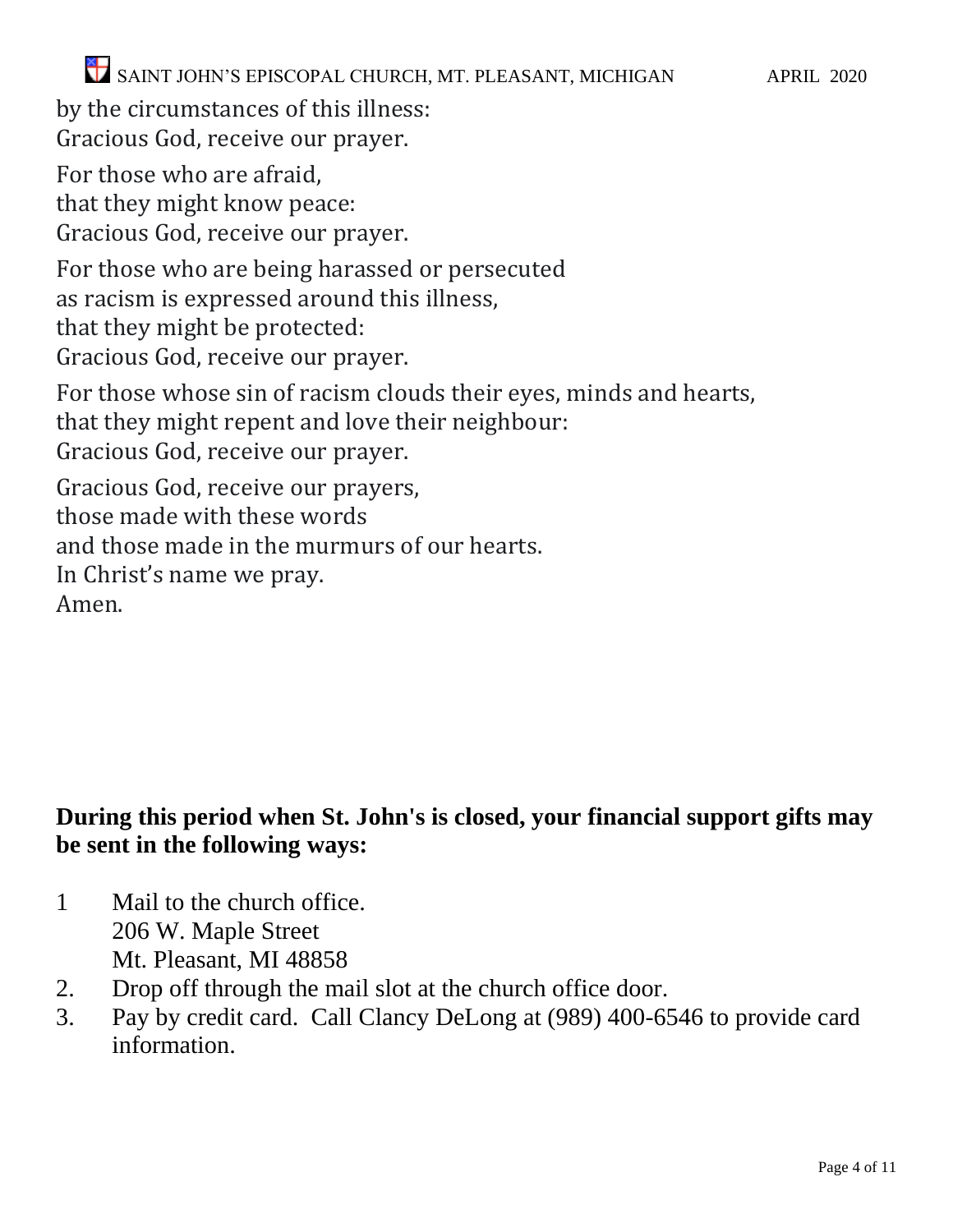# **Search Committee Update March 10, 2020**

## Hi Everyone,

Following diocesan protocol, on Feb. 17th the Search Committee submitted the final copies of the rector, community and parish profiles to Rev. Canon Anne Hallmark and the Bishop to approve. She approved them after making a few, small editorial changes, which I accepted on behalf of the committee.

On the same day, again following protocol, we also submitted for her and the Bishop's approval, our responses to the diocese's OTM (Office of Transition Ministry) questionnaire. There is one questionnaire for rector candidates, and a similar one for the Search Committee to fill out. The Vestry supplied statistical information and benefit information, and we answered questions based on our parish and rector profiles. I especially commend the Search Committee for their work on the OTM which we found out we had to submit with the rector profile on Feb.  $10<sup>th</sup>$ .

Finally, on March 10<sup>th</sup> the Bishop approved both our rector profile and our OTM questionnaire answers. Words are insufficient to express my relief that we've reached this point!! Alice created a new section on the updated St. John's website where the rector, community and parish profiles reside. The rector profile was also added into the national church database by their staff, and I also added the rector profile on March 10th to the Episcopal News, as recommended by the diocese.

On Sunday March 15<sup>th</sup> Anne will meet with the Search Committee regarding drafting interview questions, conducting interviews with and evaluating clergy candidates. She will meet with us again the Sunday after Easter, April  $19<sup>th</sup>$ , when she will bring us the names of candidates. We may also have to reach out to other potential candidates. We still hope to interview candidates in May and to conclude this process by or in early June.

The Search Committee worked hard to get to this point. I am very grateful for all they do.

Please continue to pray for all involved in the search. We appreciate your support and prayers.

Thank you,

Marian Matyn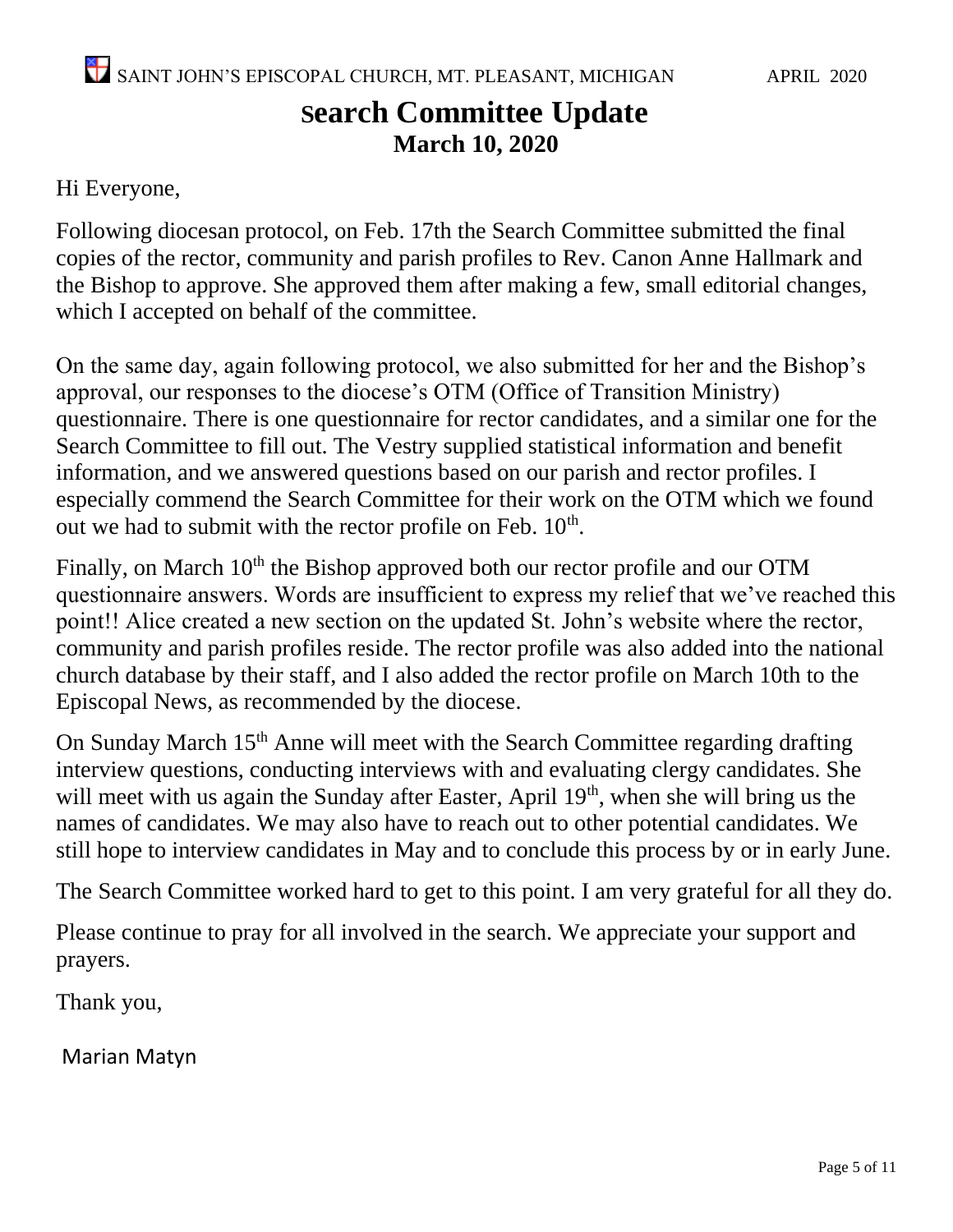SAINT JOHN'S EPISCOPAL CHURCH, MT. PLEASANT, MICHIGAN APRIL 2020

**This is our Greeter/Coffee Hour Host Schedule—If you cannot serve on the date you were given, please exchange dates with someone else on the list and call the Parish Secretary at 773-7448**

**Greeters**



# **May**

- David, Nancy and Matthew Kinney
- Rod Leslie and Marian Matyn
- Lynne L'Hommedieu and Sandy Wood
- Colin, Anne, and Matthew Alton

# **June**

- Sharon Bolton and Marcia David
- Tom and Mary Ellen Cochrane
- David and Jennifer Dingman
- Ford and Pamela Dingman

# **May**

- Mary Kiesgen and Lynne L'Hommedieu
- D.J. Proctor and Christi Brookes
- Rod Leslie and Marian Matyn

**Coffee Hour Hosts**

Harriett White and Sandy Wood

# **June**

- Colin, Anne and Matthew Alton
- Sharon Bolton and Elizabeth Brockman
- Tom and Mary Ellen Cochrane
- Clancy and Pat DeLong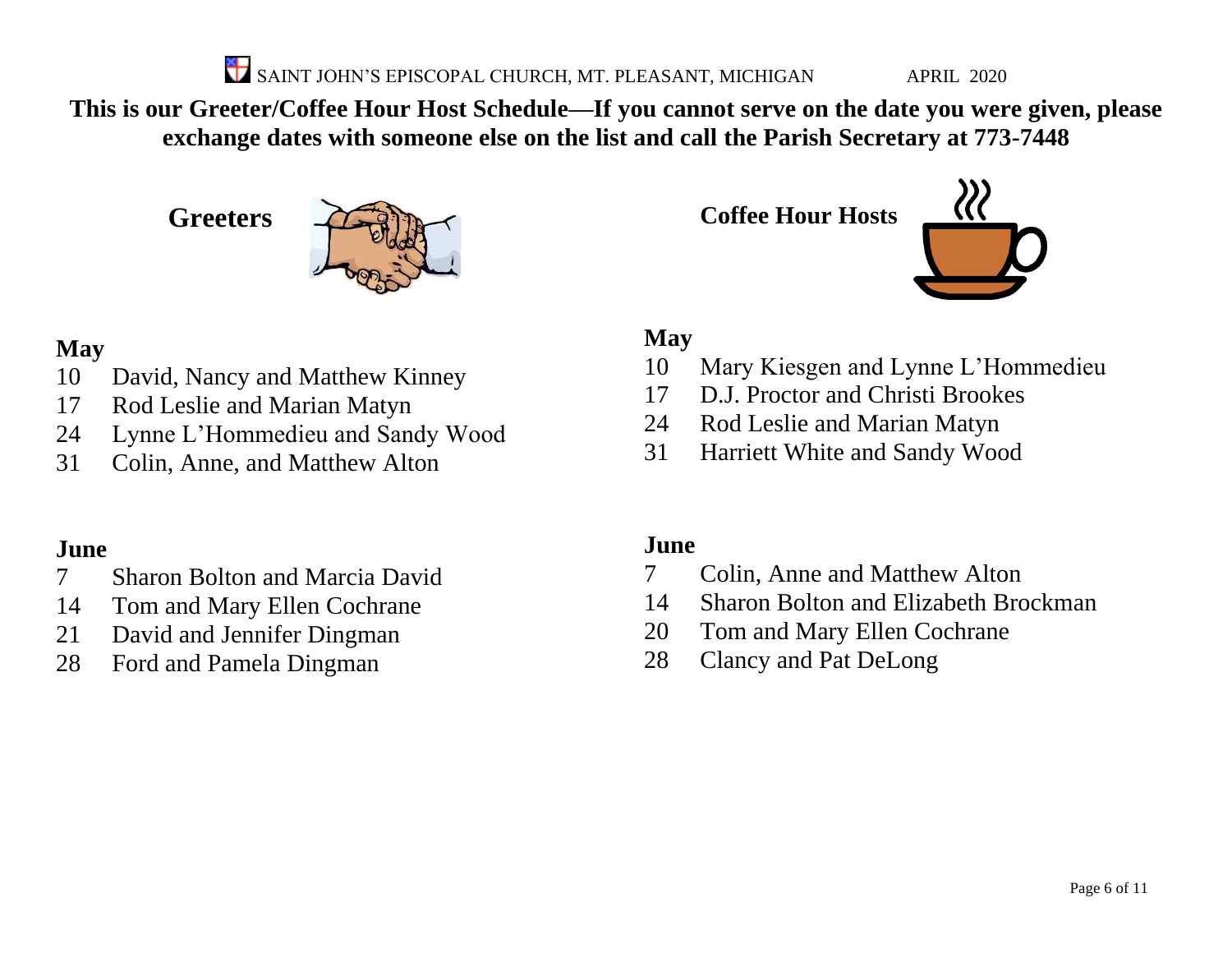#### S **St. John's Vestry Minutes March 8, 2020**

Present are Adam Baker(clerk), Ulana Klymyshyn, Ella Jo Regan, David Shirley, Diane Stier, Nancy Herman-Kinney, Marcia David, Harriett White, Clancy DeLong, DJ Proctor, Tom Cochrane.

Diane opened with a prayer and David told Adam that Eric will not be in attendance because he had a rehearsal. Marcia moved that Vestry approve minutes from the February meeting, Nancy seconded. Vestry approved.

Diane reported that Leadership Day will be held on March 28 in Gaylord. She highly suggested Vestry members, especially ones involved in Finance Committees, attend.

David reported that we submitted all of the Search Committee paperwork and Canon Missioner Hallmark approved it with some very minor changes. The paperwork will be submitted to Bill Spade who will refer names of candidates to Search Committee.

David reported that there was still an anonymous donor who offered to pay for a screen for the parish hall. Vestry decided to defer until we have a better usage policy for the Parish Hall. David will put this on the agenda for next month's meeting.

David also reported that we have to submit a copy of our bylaws to the Chancellor for review as part of the search process.

Ulana reported 14 people attended the cottage meeting last Sunday.

Nancy reported that she put hand sanitizer in the pews and disinfected the Sanctuary each week. David reported that the second Sunday in April is Palm Sunday, and the third is Easter. Vestry decided not to meet in April unless necessary business arises.

Clancy completed his Treasurer's report. Most budget items are tracking just fine so far. There was \$500 left in the Noise Dampening Fund. David will take the cost for re-voicing the piano out of that fund.

Ulana requested that Vestry discuss a Diversity/Anti-Racism committee at the next meeting. Next vestry meeting is scheduled for May 17th.

Marcia moved Vestry adjourn, Tom seconded. Vestry adjourned.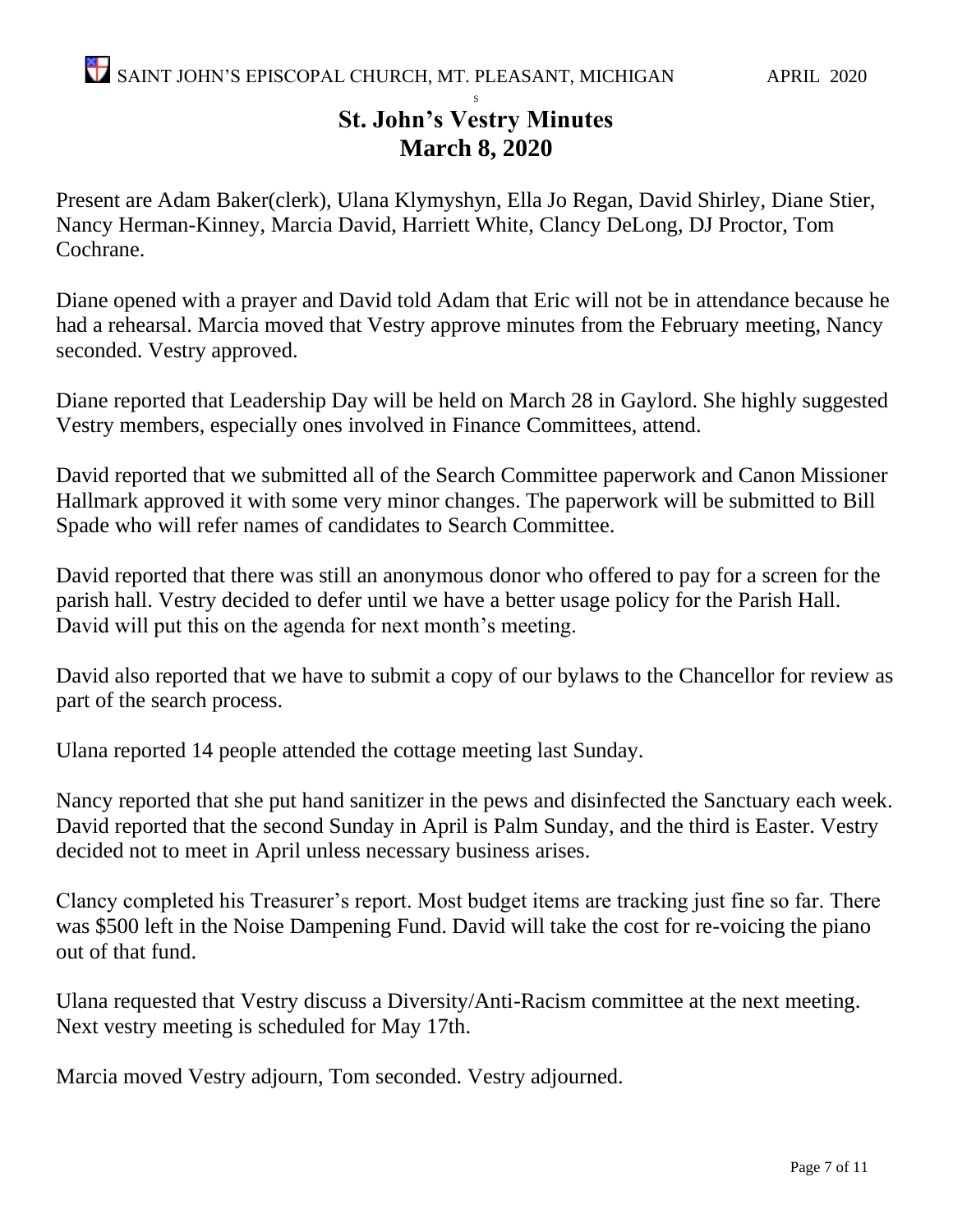SAINT JOHN'S EPISCOPAL CHURCH, MT. PLEASANT, MICHIGAN APRIL 2020

#### **February 2020 Financial Report**

Below is a summary of operating fund activity through the end of February (16.67%).

| Operating fund receipts over (under) expenditures \$ (1,821.24) |  |
|-----------------------------------------------------------------|--|

Through the first two months, operating income is down close to three percent. Please verify that your operating fund pledge is up to date.

#### **Cash balances on February 29, 2020 are as follows:**

#### **Capital Campaign funds balance on February 1, 2020.....\$ 23,826.01 Capital Campaign funds balance on February 29, 2020...\$ 22,610.32**

#### **Capital Fund Activity For February:**

### **Net Activity ........................................... \$ (1,215.69)**

#### **BUILDING PROJECT**

 Total Capitalized Expenses .......................\$ 442,345.71 Non-Capitalized Expenses (Bank Fees/Interest)26,711.76

#### **Subtotal.....................................\$ 469,057.47**

| <b>Anticipated Expenses:</b> |  |
|------------------------------|--|
|                              |  |
|                              |  |

#### **TOTAL PROJECT COST................\$ 475,910.92**

#### **Outstanding mortgage balance as of February 29, 2020 \$ 109,868.10**

Clancy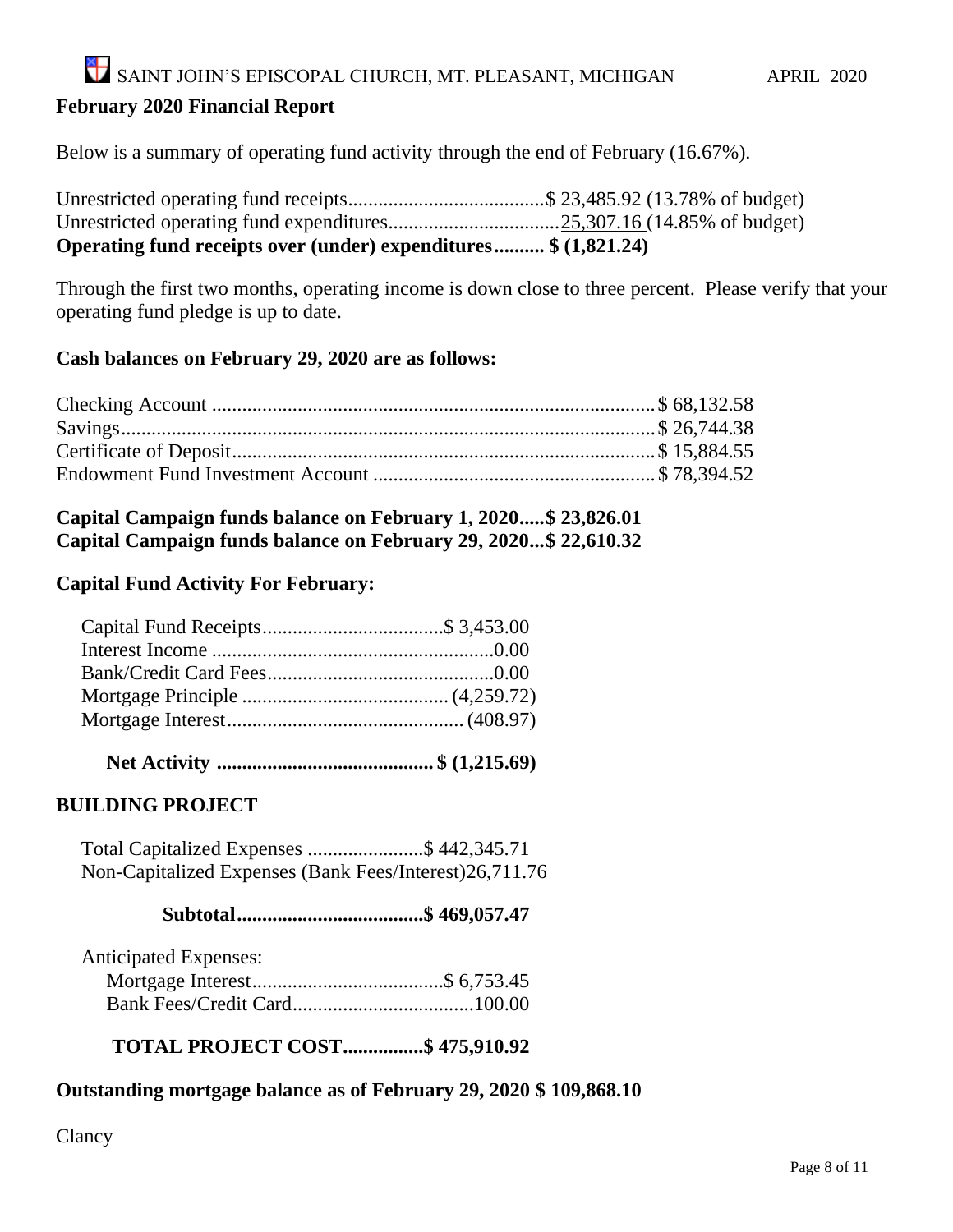#### **ANGLICAN WORTHIES**

355. Rosetti, Christina Georgiana (1830-1894) Poet

Elizabeth Barret Browning (1806-1861) has traditionally been regarded as the greatest woman poet of the Victorian period, but in this post-modern age the honor goes to Christina Rosetti, sister of the Pre-Raphaelite painter, Dante Gabriel Rosetti (1828-1882). But she has paid a price. Much of her life she was ill, and recent biographies have suggested several causes, but no one is really sure. One has suggested her melancholy was due to an unrequited passion for the painter William Bell Scott (1811-1890), a friend of the family, who may be referenced in a poem "An Apple-Gathering" (1857), but one cannot be sure. In 1849 a member of the Pre-Raphaelite Brotherhood, John Collinson (1825-1881)), engaged her affections, but she ultimately refused him because he converted to Catholicism, and as a devout Anglican, she could not live with him. She received two other proposals, regarding one of which (John Brett) she turned lightly poetic, saying, "I never said I loved you, John: why will you teave me day by day?" To her credit—or not: much of Christina's life remains a mystery.

She was peculiar in her heritage and upbringing, the fourth child of Gabriel Rosetti (1783-1851), a "Neapolitan patriot" who came to England in 1824 and married Frances, the daughter Gaetano Polidori. Christina's father was a professor of Italian studies at King's College, London. Christian's sibs, to whom she was very close, were Maria, Dante Gabriel, and William Micheal, who lived to 1919 and became the historian of the Pre-Raphaelite movement, and to whom we owe so much information about his distinguished family.

Her home was the meeting-place for Italian ex-patriots, revolutionaries, and artists. The children were given every opportunity to develop their interests. In those days our subject vacillated between moods of vivacity and dispiritedness. Her biographer, Lindsay Duquid, says that as a teenager "she became neurotically self-aware, always on guard against the sins of vanity and idleness," cautious of her father's expectations, and showing the natural quality of frustrated genius. In 1845, only fifteen years old, she suffered a nervous breakdown, and was advised to vacation on the English coast. Duguid suggests it is likely that her deep religious convictions were formed when she came under the direction of the Puseyite priest of Christ Church, Albany Street. Whoever this was, Christina, Maria, and their mother were devout and faithful Anglicans all their lives—and they were ritualists.

It seems as though our subject was rarely well, physically or mentally. In 1847 she became seriously ill; eight years later she seems to have experienced a major religious crisis. She refused the sacraments. Biographers have struggled to explain precisely what was happening; the only "evidence" is a narrative, *Maud* (named after \*Tennyson's poem?), about a woman who has lost all interest in life and eventually dies. Christina was obviously depressed; her father's death, which left the family destitute, must have aggravated the condition of the household. But prohibiting herself the sacraments sounds like a "crisis of worthiness," a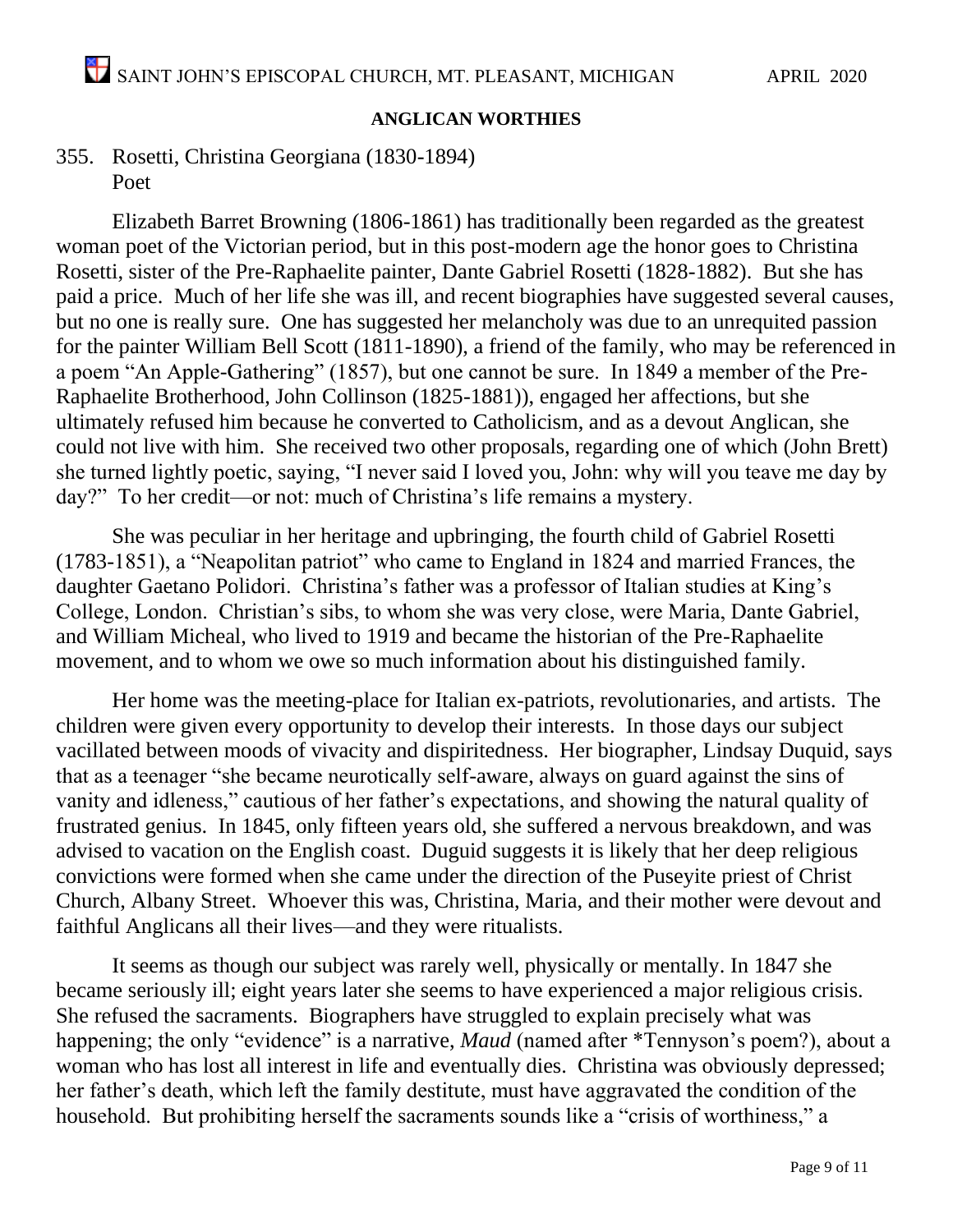common affliction of Christians, who have come to believe they are no longer sufficiently deserving of God's mercy.

Her depression was doubtless relieved in the years to follow when she became involved with her brother in the formation of the Pre-Raphaelite brotherhood. She visited their studies and sat for the likeness of the virgin in her brother's "Girlhood of Mary Virgin" as well the canvasses of others.

There is something nun-like in her portrait and in her poetry. Her biographer, looking at likenesses in the 1850s, notices how she was "pale, narrow-jawed, with large-lidded eyes and long, uncurled hair," Pre-Raphaelite, perhaps. While the family struggled to make ends meet, there was occasional income from her brother's paintings, William worked at the excise office, and Christina began to write.

Christina's first volume of poems, "Goblin Market and other Poems," appeared in 1862, including drawings by her brother. Reviews were good, sales not. "The Prince's Progress and other Poems" appeared in 1866, followed by a book for children. *Collected Poems* appeared in 1875; a sonnet sequence in 1881. Her books were also published in this country, increasing her reputation. Her work after 1866 were mainly devotional, and her meager income was donated to charities.

Her health continued to plague her. In 1872 she was diagnosed with Graves Disease, a hyperthyroid disorder. She was putting on weight and looking more "matronly." She wrote, "I am weak and less ornamental than society may justly demand." She had little social life, especially among writers. She knew Lewis Dodgson and possibly Swinburne, who admired her work, but she avoided Tennyson and Whitman. Her sister Maria became a nun after William married; Dante Gabriel died in 1882, their mother in 1886. Christina died in 1895 after two very uncomfortable years with cancer.

Parishioners may remember Christina's poem, "In the bleak mid-winter" from those Christmas Eve services when our choir used to sing a medley of English carols before the service. There are two settings, by Gustave Holst (1874-1934) and Harold Darke (1888-1976).

| First verse:                  | <b>Last Verse:</b>    |
|-------------------------------|-----------------------|
| In the bleak mid-winter       | What can I give him,  |
| Frosty wind made moan,        | Poor as I am?         |
| Earth stood hard as iron      | If I were a shepherd  |
| Water like a stone;           | I would bring a lamb; |
| Snow had fallen, snow on snow | If I were a wise man  |
| Snow on snow,                 | I would do my part;   |
| In the bleak mid-winter,      | What can I give him?  |
| Long ago.                     | Give my heart.        |